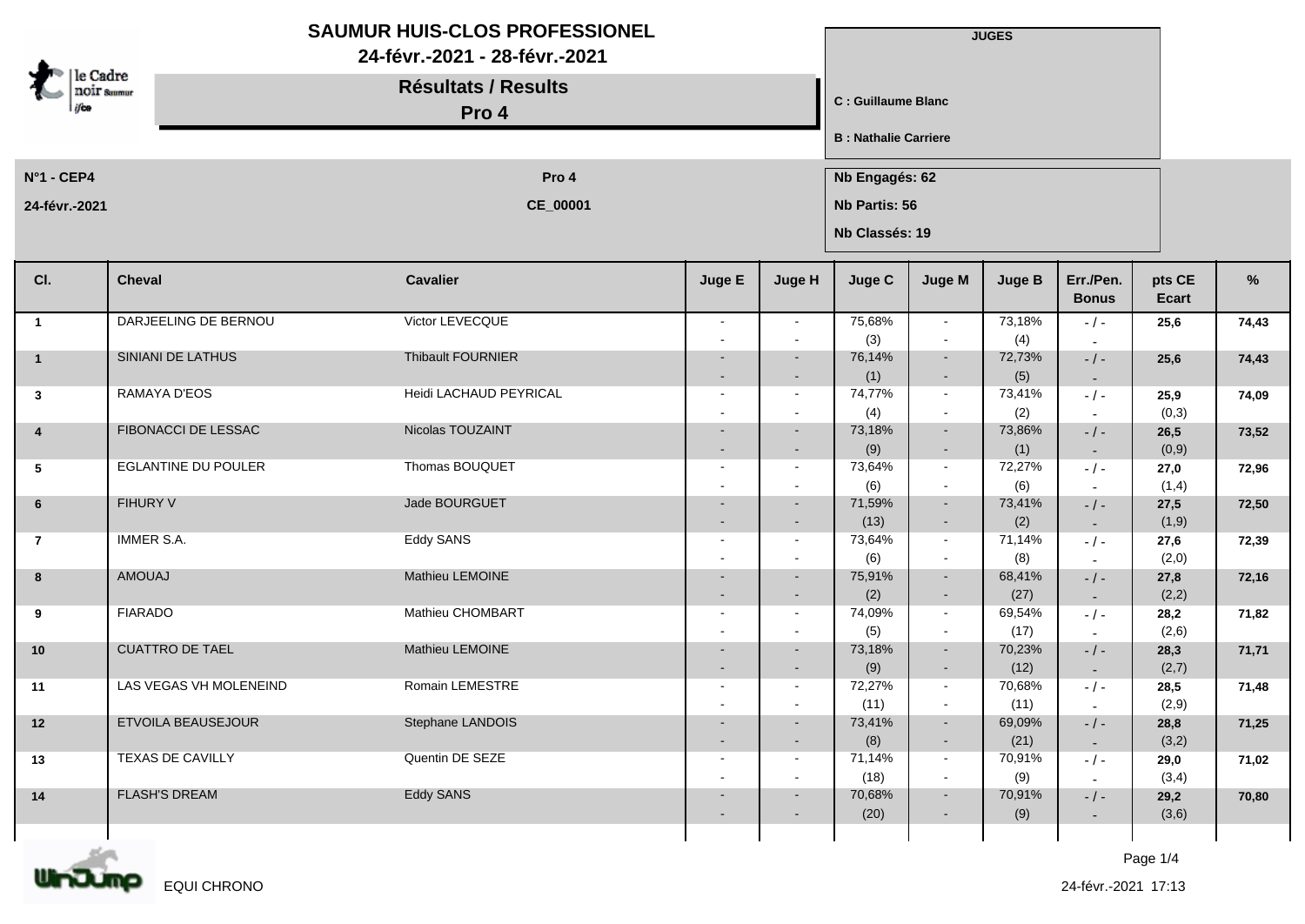**N°1 - CEP4 24-févr.-2021**

**CE\_00001**

## **Pro 4 Nb Engagés: 62**

**Nb Partis: 56**

**Nb Classés: 19**

| CI.             | <b>Cheval</b>                | <b>Cavalier</b>        | Juge E                   | Juge H | Juge C | Juge M         | <b>Juge B</b> | Err./Pen.<br><b>Bonus</b> | pts CE<br>Ecart | %     |
|-----------------|------------------------------|------------------------|--------------------------|--------|--------|----------------|---------------|---------------------------|-----------------|-------|
| 14              | <b>DOLCE GABANA</b>          | Mathilde CRUSE         | $\sim$                   | $\sim$ | 72,04% | $\sim$         | 69,54%        | $-$ / $-$                 | 29,2            | 70,79 |
|                 |                              |                        |                          |        | (12)   | $\sim$         | (17)          |                           | (3,6)           |       |
| 16              | <b>BOST OF DES AJONCS</b>    | Cedric LYARD           |                          |        | 71,14% | $\sim$         | 70,23%        | $-$ / $-$                 | 29,3            | 70,68 |
|                 |                              |                        |                          |        | (18)   | $\sim$         | (12)          | $\sim$                    | (3,7)           |       |
| 17              | DANSE AVEC LES LOUPS         | Nicolas TOUZAINT       | $\overline{\phantom{a}}$ | $\sim$ | 71,36% | $\sim$         | 69,77%        | $-$ / $-$                 | 29,4            | 70,57 |
|                 |                              |                        |                          |        | (14)   | $\sim$         | (15)          |                           | (3,8)           |       |
| 18              | UNITED ONLY                  | Diane LE BEAUDOUR      |                          |        | 67,96% | $\sim$         | 71,82%        | $-$ / $-$                 | 30,1            | 69,89 |
|                 |                              |                        |                          |        | (35)   | $\sim$         | (7)           | $\sim$                    | (4,5)           |       |
| 19              | STITOU DU CASTERAS           | Noemie BOSC            | $\sim$                   | $\sim$ | 70,46% | $\sim$         | 69,09%        | $-$ / $-$                 | 30,2            | 69,77 |
|                 |                              |                        |                          |        | (23)   | $\sim$         | (21)          | $\sim$                    | (4,6)           |       |
| 19              | DAKIROU DE GATINE            | Cedric LYARD           |                          | $\sim$ | 69,77% | $\sim$         | 69,77%        | $-$ / $-$                 | 30,2            | 69.77 |
|                 |                              |                        |                          |        | (27)   | $\sim$         | (15)          | $\sim$                    | (4,6)           |       |
| 21              | <b>DUVIBIS MISTER</b>        | Clara LOISEAU          |                          | $\sim$ | 69,54% | $\sim$         | 69,54%        | $-$ / $-$                 | 30,5            | 69,54 |
|                 |                              |                        |                          |        | (28)   | $\sim$         | (17)          | $\sim$                    | (4, 9)          |       |
| 21              | <b>DENNIS STAR</b>           | Sophie LEMOINE         |                          | $\sim$ | 70,23% | $\sim$         | 68,86%        | $-/-$                     | 30,5            | 69,55 |
|                 |                              |                        |                          |        | (26)   | $\sim$         | (23)          | $\sim$                    | (4,9)           |       |
| 23              | <b>BABY ALONE</b>            | Nina CROOK             | $\sim$                   | $\sim$ | 71,36% | $\sim$         | 67,50%        | $-$ / $-$                 | 30,6            | 69,43 |
|                 |                              |                        |                          |        | (14)   | $\sim$         | (30)          | $\sim$                    | (5,0)           |       |
| 23              | <b>CARLADE SAINT GEORGES</b> | Antoine KLINKLIN       |                          |        | 71,36% | $\blacksquare$ | 67,50%        | $-$ / $-$                 | 30,6            | 69,43 |
|                 |                              |                        |                          |        | (14)   | $\sim$         | (30)          | $\sim$                    | (5,0)           |       |
| 23              | <b>EMORY MAIL</b>            | Nicolas TOUZAINT       | $\blacksquare$           | $\sim$ | 70,68% | $\sim$         | 68,18%        | $-1-$                     | 30,6            | 69,43 |
|                 |                              |                        |                          |        | (20)   | $\sim$         | (28)          | $\sim$                    | (5,0)           |       |
| 26              | <b>ERALD DU LOIR</b>         | Paul Antoine ALLAVENA  |                          | $\sim$ | 70,46% | $\sim$         | 67,73%        | $-/-$                     | 30,9            | 69,09 |
|                 |                              |                        |                          |        | (23)   | $\sim$         | (29)          | $\sim$                    | (5,3)           |       |
| 26              | EAU VIVE DE BRENNE AA        | Arnaud BOITEAU         |                          |        | 69,54% | $\sim$         | 68,64%        | $-$ / $-$                 | 30,9            | 69,09 |
|                 |                              |                        |                          |        | (28)   | $\sim$         | (26)          | $\sim$                    | (5,3)           |       |
| 28              | JUMPY HAPPY DB               | Lauren PARTINGTON      |                          |        | 67,50% | $\blacksquare$ | 70,23%        | $-$ / $-$                 | 31,1            | 68,86 |
|                 |                              |                        |                          |        | (37)   | $\sim$         | (12)          | $\sim$                    | (5,5)           |       |
| 29              | <b>RAGNAR</b>                | Astier NICOLAS         |                          | $\sim$ | 71,36% | $\sim$         | 65,91%        | $-$ / $-$                 | 31,4            | 68,64 |
|                 | <b>CARLITA CONTI</b>         | Clara BOREL            |                          |        | (14)   | $\sim$         | (37)          | $\sim$                    | (5,8)           |       |
| 29              |                              |                        |                          |        | 68,41% | $\sim$         | 68,86%        | $-/-$                     | 31,4            | 68,64 |
|                 |                              |                        |                          | $\sim$ | (33)   | $\sim$         | (23)          | $\sim$                    | (5,8)           |       |
| 31              | EAGLE DU MONTCEAU*FEH        | Korntawat SAMRAN       | $\blacksquare$           | $\sim$ | 69,54% | $\sim$         | 66,82%        | $-$ / $-$                 | 31,8            | 68,18 |
|                 |                              |                        |                          |        | (28)   | $\sim$         | (35)          | $\overline{a}$            | (6,2)           |       |
| 32 <sub>2</sub> | <b>BEATNIK DES FORETS</b>    | <b>Baptiste SALAUN</b> |                          |        | 66,59% | $\sim$         | 69,54%        | $-$ / $-$                 | 31,9            | 68,07 |
|                 |                              |                        |                          |        | (42)   | $\sim$         | (17)          | $\sim$                    | (6,3)           |       |
|                 |                              |                        |                          |        |        |                |               |                           |                 |       |

Unding EQUI CHRONO

Page 2/4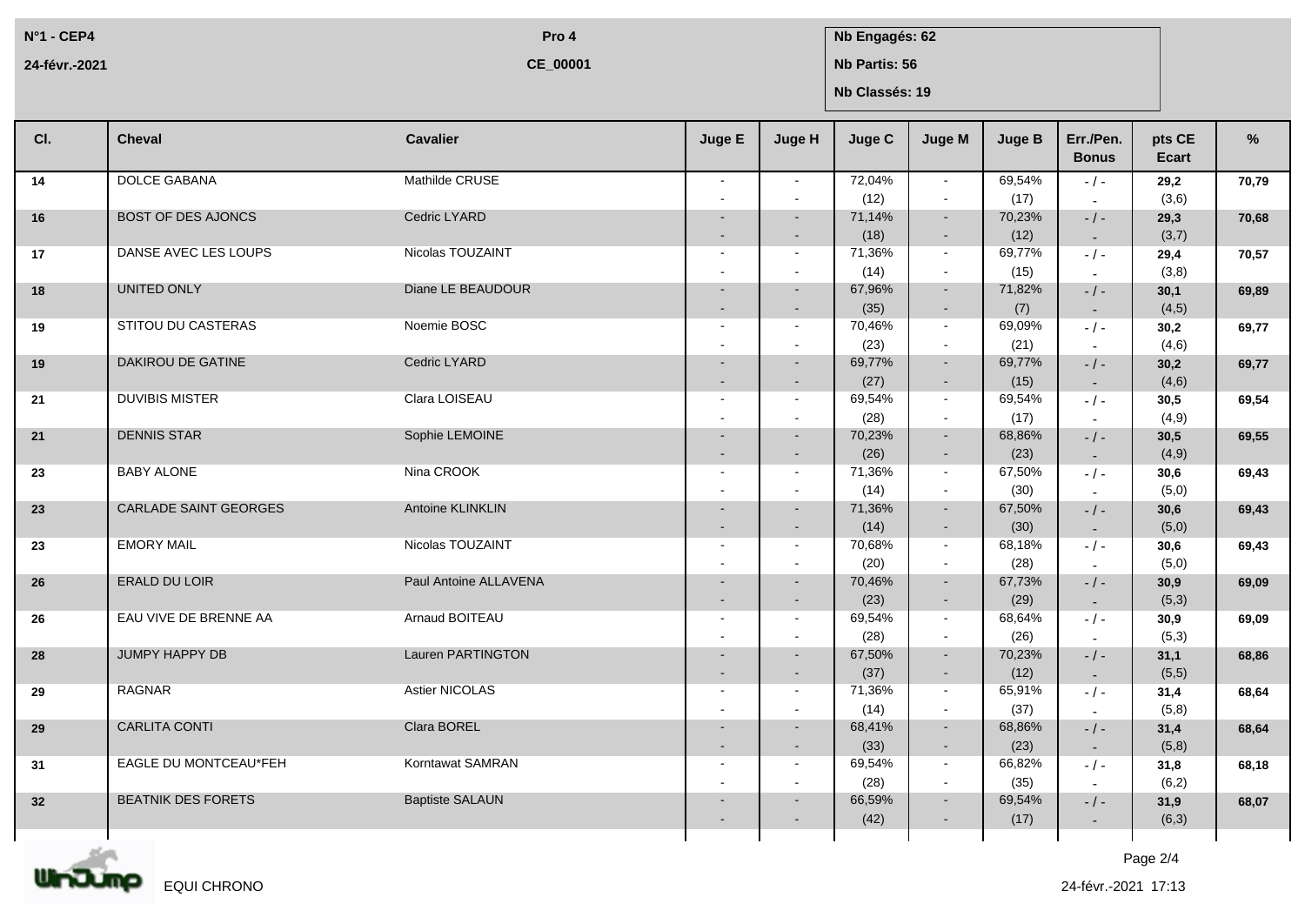**N°1 - CEP4 24-févr.-2021**

**CE\_00001**

## **Pro 4 Nb Engagés: 62**

**Nb Partis: 56**

**Nb Classés: 19**

| CI. | <b>Cheval</b>             | <b>Cavalier</b>               | Juge E                                     | Juge H           | Juge C         | Juge M                   | <b>Juge B</b>  | Err./Pen.<br><b>Bonus</b>             | pts CE<br>Ecart | $\frac{9}{6}$ |
|-----|---------------------------|-------------------------------|--------------------------------------------|------------------|----------------|--------------------------|----------------|---------------------------------------|-----------------|---------------|
| 33  | <b>HAMILTON</b>           | Nicolas ROSIAUX               | $\sim$                                     | $\sim$           | 70.68%<br>(20) | $\sim$<br>$\sim$         | 65.23%<br>(42) | $-$ / $-$<br>$\sim$                   | 32,0<br>(6, 4)  | 67,96         |
| 33  | RAFAL DE L'EDEN           | Melie COSTE                   | $\sim$                                     | $\sim$           | 67,04%<br>(40) | $\sim$<br>$\sim$         | 68,86%<br>(23) | $-$ / $-$<br>$\sim$                   | 32,0<br>(6, 4)  | 67,96         |
| 33  | <b>CKEOPS DU MENEC</b>    | Koris VIEULES                 | $\blacksquare$<br>$\overline{\phantom{a}}$ | $\sim$           | 68,41%<br>(33) | $\sim$<br>$\sim$         | 67,50%<br>(30) | $-$ / $-$<br>$\overline{\phantom{a}}$ | 32,0<br>(6, 4)  | 67,96         |
| 36  | <b>DARSHAN SALLY</b>      | Agnes DECRION                 | $\sim$                                     | $\sim$<br>$\sim$ | 70,46%<br>(23) | $\sim$<br>$\sim$         | 65,23%<br>(42) | $-$ / $-$<br>$\sim$                   | 32,2<br>(6, 6)  | 67,84         |
| 37  | <b>ERO DE CANTRAIE</b>    | Jean TEULERE                  | $\sim$                                     | $\sim$           | 69,32%<br>(31) | $\sim$<br>$\sim$         | 65,00%<br>(44) | $-$ / $-$<br>$\sim$                   | 32,8<br>(7,2)   | 67,16         |
| 38  | <b>BOOM DES VERNELLES</b> | <b>Flavia MAGARIAN</b>        |                                            | $\sim$           | 66,36%<br>(45) | $\sim$<br>$\sim$         | 67,50%<br>(30) | $-$ / $-$<br>$\sim$                   | 33,1<br>(7,5)   | 66,93         |
| 39  | CRAZY DU LOUP Z           | Cedric LYARD                  | $\overline{\phantom{a}}$                   | $\sim$<br>$\sim$ | 68,86%<br>(32) | $\sim$<br>$\sim$         | 64,54%<br>(45) | $-$ / $-$                             | 33,3<br>(7,7)   | 66,71         |
| 40  | DIESE COT CHAT            | <b>Astier NICOLAS</b>         | $\sim$                                     | $\sim$<br>$\sim$ | 67,27%<br>(38) | $\sim$<br>$\sim$         | 65,91%<br>(37) | $-/-$<br>$\sim$                       | 33,4<br>(7,8)   | 66,59         |
| 41  | ENPLEINCOEUR TARDONNE     | Arnaud BOITEAU                | $\sim$                                     | $\sim$           | 66,82%<br>(41) | $\sim$<br>$\sim$         | 66,14%<br>(36) | $-$ / $-$                             | 33,5<br>(7,9)   | 66,48         |
| 42  | <b>UNESCA ANGEL</b>       | Quentin DE SEZE               |                                            | $\sim$           | 65,00%<br>(48) | $\sim$<br>$\sim$         | 67,04%<br>(34) | $\sim$<br>$-$ / $-$                   | 34,0<br>(8, 4)  | 66,02         |
| 43  | <b>UVILLA BLUE</b>        | Marina CHOUQUET               | $\overline{\phantom{a}}$                   | $\sim$           | 67,27%         | $\sim$                   | 64,54%         | $\sim$<br>$2,0/-$                     | 34,1            | 65,91         |
| 44  | VASCO DES COUX            | <b>Heidi LACHAUD PEYRICAL</b> | $\overline{\phantom{a}}$                   |                  | (38)<br>66,59% | $\sim$<br>$\sim$         | (45)<br>64,54% | $\sim$<br>$-/-$                       | (8, 5)<br>34,4  | 65,57         |
| 45  | DELIRIUM DE BORDENAVE     | Agathe MONTAGNE               | $\sim$<br>$\overline{a}$                   | $\sim$<br>$\sim$ | (42)<br>65,46% | $\sim$<br>$\sim$         | (45)<br>65,46% | $\sim$<br>$-$ / $-$                   | (8, 8)<br>34,5  | 65,46         |
| 46  | <b>CAIMAN DU LIE</b>      | <b>Maxime PONS</b>            |                                            | $\sim$           | (47)<br>66,59% | $\sim$<br>$\sim$         | (41)<br>63,86% | $\sim$<br>$-$ / $-$                   | (8,9)<br>34,8   | 65.23         |
| 46  | <b>EASY STAR</b>          | Frederic TEXIER               | $\sim$                                     | $\sim$           | (42)<br>64,77% | $\blacksquare$<br>$\sim$ | (49)<br>65,68% | $\sim$<br>$-1-$                       | (9,2)<br>34,8   | 65,23         |
| 48  | <b>COEUR DE CRACK</b>     | <b>Corentin BARRY</b>         |                                            | $\sim$           | (49)<br>64,32% | $\sim$<br>$\sim$         | (40)<br>65,91% | $\sim$<br>$-/-$                       | (9,2)<br>34,9   | 65,11         |
| 49  | <b>JONESSA</b>            | Christopher SIX               | $\sim$<br>$\blacksquare$                   | $\sim$<br>$\sim$ | (50)<br>67,73% | $\sim$<br>$\sim$         | (37)<br>62,04% | $\sim$<br>$-/-$                       | (9,3)<br>35,1   | 64,89         |
| 50  | TERRE DE LA MOTHE         | Sandrine DUBERNARD            |                                            |                  | (36)<br>65,68% | $\sim$<br>$\sim$         | (53)<br>62,73% | $\sim$<br>$-$ / $-$                   | (9,5)<br>35,8   | 64,21         |
|     |                           |                               |                                            |                  | (46)           | $\overline{\phantom{a}}$ | (51)           | $\sim$                                | (10,2)          |               |



Page 3/4